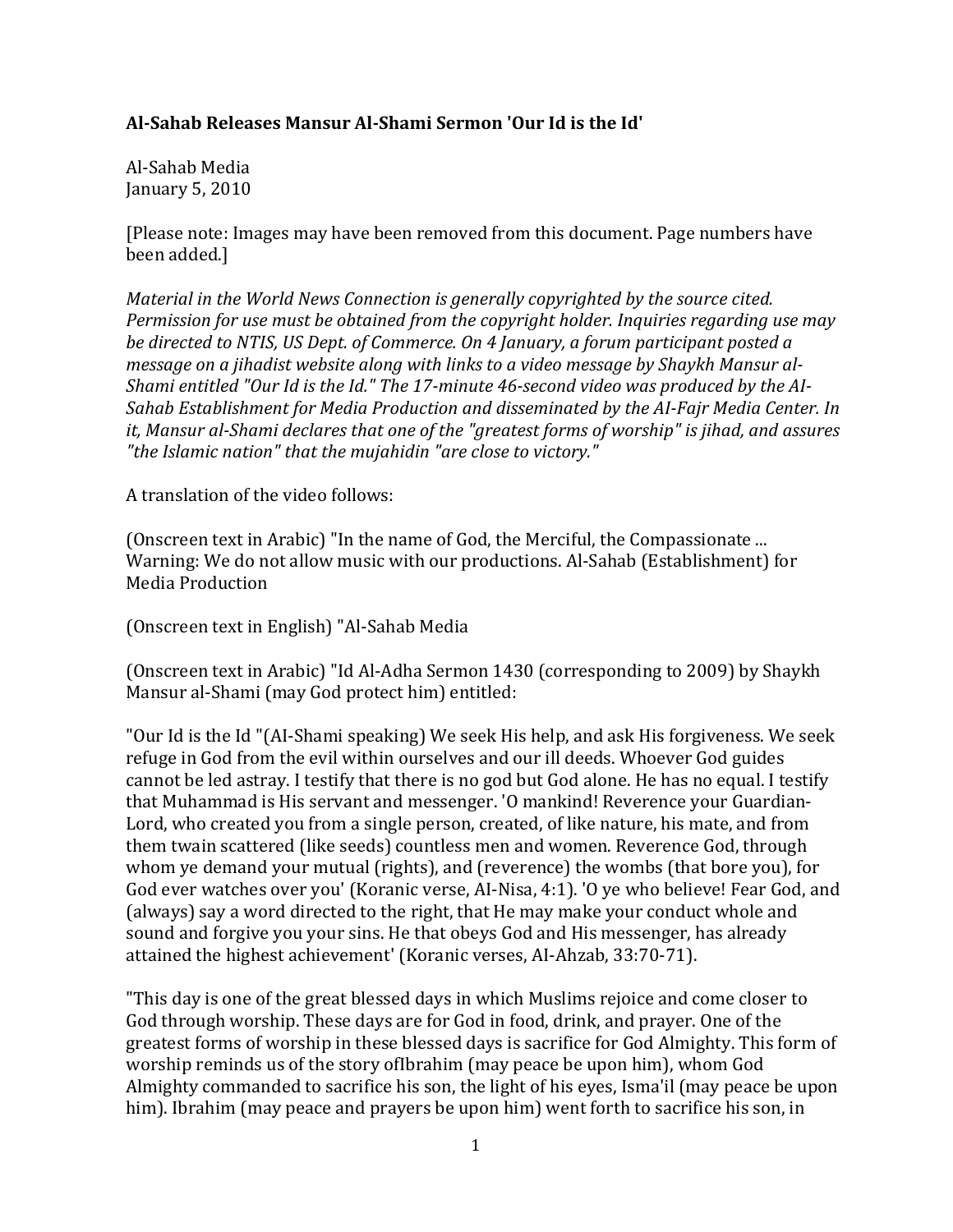accordance with the commandment of God and out of submission to Him the Exalted. Thus, he offered God Almighty a great sacrifice. Ibrahim (may peace be upon him) submitted to the commandment of God, because his heart was full of love for God Almighty.

"His readiness to sacrifice his son testified to the sincerity of his love for God Almighty, and so God Almighty held him to be a friend (khalil, epithet ofIbrahim). One of the greatest forms of worship by which the love of a servant for his Lord is known, (and by which) the love of the sincere is known from the love of liars, is worship through jihad. This form of worship requires that the servant part from what he loves for the sake of (his) love for God Almighty, and that he place his love for God Almighty above all else. He leaves his family, home, and wealth, and he sacrifices himself for God Almighty. The worship through jihad is evidence of the sincerity of the love of God held by those who undertake this blessed form of worship. The false claim of those whose love (of God) is wanting is exposed by their failure to perform this form of worship. God Almighty said: 'If it be that your fathers, your sons, your brothers, your mates, or your kindred; the wealth that ye have gained; the commerce in which ye fear a decline; or the dwellings in which ye delight are dearer to you than God, or His messenger, or the striving in His cause, then wait until God brings about His decision. And God guides not the rebellious' (Koranic verse, AI-Tawbah, 9:24).

"Servants of God, this day is a day of rejoice and happiness, in which Muslims everywhere exult. Many people think that the people of jihad do not rejoice during such days. Many people think that the people of jihad are without celebration and happiness, and that they the Id for them is empty. (They think) that they are constantly in a state of sadness and affliction. No! By God, the mujahidin live in a happiness, which, if known by the kings, they would be punished by the sword for it. If anyone knows the real joy of Id in this ill time, it is the people of jihad. In truth, this Id is theirs. It is the Id of the people of jihad.

"How could this Id not be their Id, when God has bestowed upon them two great blessings: the blessing of jihad and the blessing of emigration? Through the blessing of emigration, (the mujahidin) protect their religion, and through the blessing of jihad, they protect the religion of the Islamic nation. How could this Id not be their Id, when they have climbed to the pinnacle ofIslam? How could this Id not be their Id, when God Almighty has prepared for the mujahidin one hundred levels (in heaven), and the difference between each level is like that between the sky and earth? How could this Id not be their Id, when their feet have become dust-worn for the cause of God, and He has forbidden that they enter hellfire? How could this Id not be their Id, when God has undertaken to guide them: 'And those who strive in my (cause), I will certainly guide them to my paths, for verily God is with those who do right' (Koranic verse, AI-Ankabut, 29:69). How could this Id not be their Id, when God has promised to those who come forth for His cause, those who are brought only by their belief in Him and their faith in his words, that He will place them in paradise or return them to their homes with their rewards? How could this Id not be their Id, when the example of the mujahid in the cause of God is like the fasting, upright, and obedient example found in the (Koranic)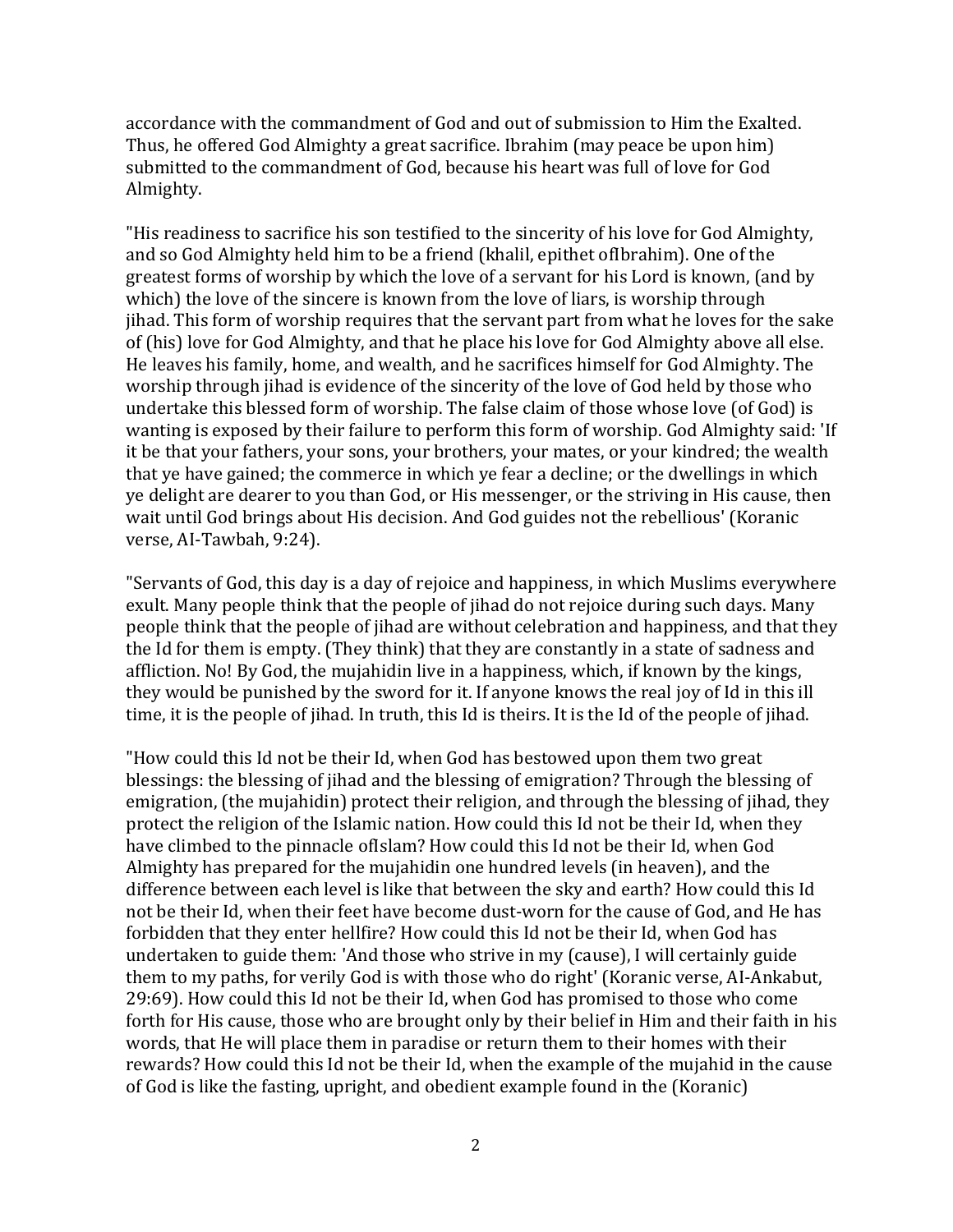verses of God, who neither breaks fast nor prayer until the mujahid in the cause of God returns?

"How could this Id not be their Id, when God has bestowed upon all who are killed in jihad (patiently and voluntarily) seven rewards? He is forgiven upon the first drop of his blood, and his place in paradise can be seen. He is spared the torment of the grave, and he is safe from the greatest terror. He is covered with the gown of faith. He dons the crown of dignity, one ruby of which is more precious than the world and all it contains. He is provided with 72 virgins and can forgive 70 of his relatives. How could this Id not be their Id, when they are suffering so much with their jihad? 'Unless ye go forth, He will punish you with a grievous penalty, and put others in your place, but Him ye would not harm in the least. For Allah hath power over all things' (Koranic verse, AI-Tawbah, 9:39). How could this Id not be their Id, when they are the ones who were rewarded by God the Exalted for performing this lofty worshipping, which distinguishes the people of hypocrisy from the people of faith?

"(The prophet) (may the peace and prayers of God be upon him) said: 'Those who do not fight or consider jihad will die as hypocrites' (Hadith). How could this Id not be their Id, when they are the ones who were rewarded by God for protecting the honor ofIslam and Muslims? They are the ones who seek to implement the laws of God, liberate the prisoners, aid the oppressed, and answer those who seek help. How could this Id not be their Id? The real Id is the Id of the people of jihad who removed the dust of humiliation off themselves. In fact, the days of a mujahid are all Id. Their entire life is Id. Killing them is Id. The day that they meet their God the Exalted is Id. The day that they meet their brothers who have preceded them is Id. The day they see the Heavens that God prepared for them, which contains things eyes have never seen before and ears have never heard before, is Id.

"Despite all that, the people of jihad are the most humble of all people. Despite all that, the people of jihad are the most merciful of all people towards this nation. They were separated from their families, countries, and money for the sake of this nation and its religion. Their necks are under the swords and they are butchered under the bombardments so that this nation can harvest the fruits of their work afterwards. Can you not see that a sect from this nation has abandoned supporting them? There are some who purposely let them down and go against them, but you see them like a palm tree. People throw rocks at them and they throw them dates, saying: 'We feed you for the sake of Allah alone. No reward do we desire from you, nor thanks. We only fear a day of distressful wrath from the side of our Lord' (Koranic verse, AI-Insan, 76:9-10).

"The people of jihad are the people with the most freedom. They are not restricted by their lusts or desires. Rather, they favored those loved by God over the rest of the beloved women. They are slaves for God the Exalted alone. They are not slaves to lusts, nor are they slaves to desires. They are the monotheists of God. The people of jihad are the dearest people, and God is with them. Those who have God with them are never afraid. 'Have no fear, for Allah is with us' (Partial Koranic verse, AI-Tawbah, 9:40). Those who have God with them fear no one. The people of jihad are the most forgiving people. The